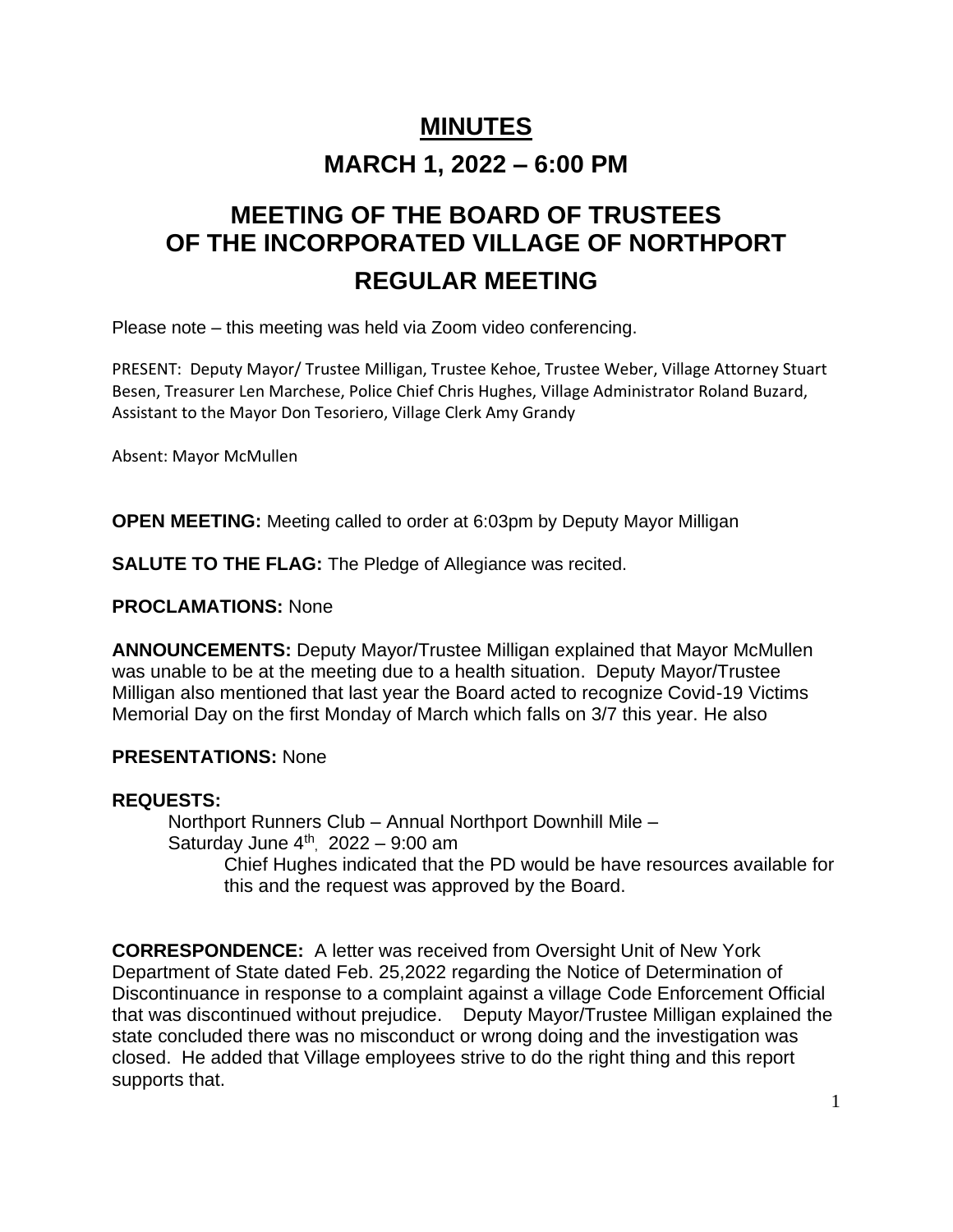**NOTICES:** None

#### **PUBLIC HEARINGS:** None

#### **BOARD APPROVAL OF WARRANTS:**

On the motion of Trustee Weber and seconded by Trustee Kehoe, the following warrant was unanimously approved.

Fiscal Year 2021/2022 General Fund bills in the amount of \$130,386.95 ROLL CALL VOTE: AYES –Milligan, Kehoe, Weber NOES – none

On the motion of Trustee Weber and seconded by Trustee Kehoe, the following warrant was unanimously approved.

Fiscal Year 2021/2022 Sewer Fund bills in the amount of \$12,139.27 ROLL CALL VOTE: AYES –Milligan, Kehoe, Weber NOES – none

On the motion of Trustee Kehoe and seconded by Trustee Weber, the following warrant was unanimously approved.

Fiscal Year 2021/2022 Payroll Week (2/25/22) General Fund \$254,425.08 ROLL CALL VOTE: AYES –Milligan, Kehoe, Weber NOES – none

On the motion of Trustee Kehoe and seconded by Trustee Weber the following warrant was unanimously approved.

Fiscal Year 2021/2022 Payroll Week (2/25/22) Sewer Fund \$14,297.78 ROLL CALL VOTE: AYES –Milligan, Kehoe, Weber NOES – none

#### **BUSINESS/COMMISSIONERS REPORTS:**

Trustee Kehoe reported that Outdoor Dining permit application were being amended and would going out soon. He stated that it would be up to the new board to convene a meeting to review the criteria with the potential applicants.

Trustee Weber announced that tomorrow morning he would be holding a press conference at 10am to showcase the new playground at Scudder Park as well as Cow Harbor park and Soper pocket park. This equipment cost \$49,863 and was funded through federal stimulus funds.

He also reported that the Department of Justice settlement that had been worked on by Assistant to the Mayor Don Tesoriero is awaiting the judge's signature. He also reported that the village is in the design phase of the catch basin program funded by a \$200,000 NYS grant that the village will matching. These will be on Church and Main as well as further down to help litigate runoff before it gets to the harbor. He also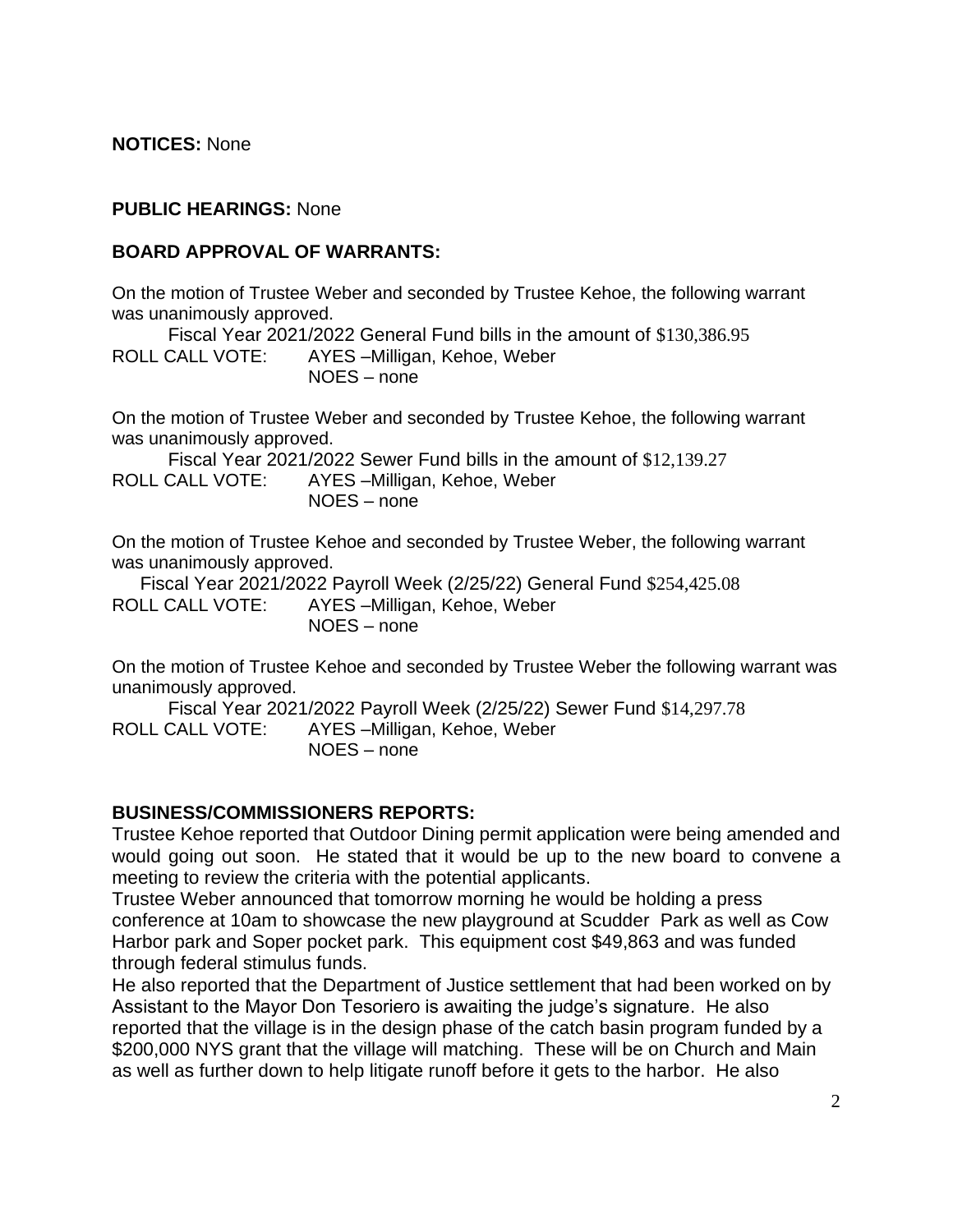announced that the aquaculture permits have been applied and the first round of oyster seedlings would be 150,000 with a plans for a second round of 300,000. He also announced that on Saturday June  $4<sup>th</sup>$  8am-10am will be "Clean the Bay" day at Scudder and Steers beach as well as Bird Island. Last year it was a family event and 25 bags of garbage were collected.

#### **TREASURER REPORT:** None

**CHIEF OF POLICE REPORT:** Chief Hughes reported that in February the Police department responded to 354 calls for service, issued 193 summonses and made 12 arrests. He noted that 7 of the 10 arrests were made by Detective Stephen Kerekes and spoke in detail regarding the detective's investigative work in the Fairview neighborhood vehicle break-ins on the morning of 2/10 where an individual entered 5 unlocked vehicles and stole \$3500 worth of property, cash and credit card. In a few hours, Det. Kerekes investigated and was able to identify and charge the alleged offender with all five cases.

He also added a thank you to Mayor McMullen and the rest of the board for their support, guidance and leadership and wished them all the best. Trustee Milligan commented that that the speed and accuracy of how this issue was handled is another example of why Northport was recently named one of the safest places in the US.

#### **RESOLUTIONS:**

On the motion of Trustee Weber and seconded by Trustee Kehoe, the following resolution was unanimously approved.

#### **RESOLUTION: 2022 – 27 ~ APPROVAL OF THE MINUTES**

 **BE IT RESOLVED:** The minutes of the Feb. 15th, 2022 meeting are hereby accepted. ROLL CALL VOTE: AYES –Milligan, Kehoe, Weber NOES - none

Note: This resolution was not presented at the meeting due to the absence of a quorum to approve.

#### **RESOLUTION 2022 – 28 ~ LOSAP**

 **WHEREAS,** the Board of Trustees of the Village of Northport has reviewed the list of volunteer members and their earned service credits for 2021 submitted by the Northport Fire Department for application towards their Length of Service Award Program (LOSAP) and,

 **BE IT RESOLVED:** the Board of Trustees hereby approves the 2021 Northport Fire Department firefighter service credit record list dated February 8<sup>th</sup>, 2022 and hereby certifies same.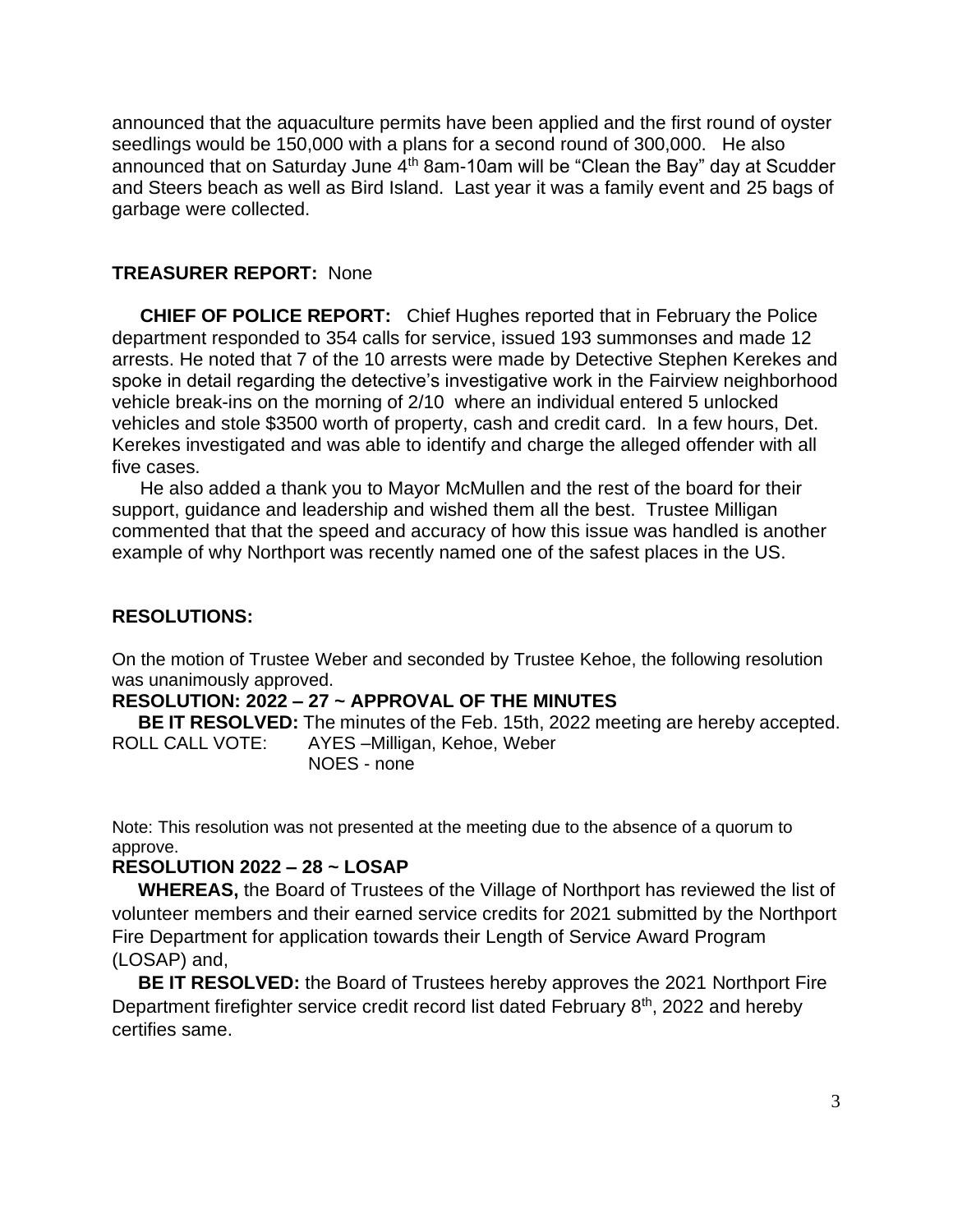Note: This resolution was not presented at the meeting due to the absence of a quorum to approve.

#### **RESOLUTION 2022- 29 ~ ACCEPTANCE OF PAYMENT SCHEDULE FOR NORTHPORT FIRE DEPARTMENT PHYSICAL EXAMS**

 **WHEREAS,** the Northport Fire Department Board of Fire Commissioners is required to provide physicals for the Northport Fire Department volunteer members to qualify them as fit for duty to serve,

 **WHEREAS,** the Board of Fire Commissioners have determined that the proposal offered by Northport Comprehensive Care, 325 Main Street, Northport, NY 11768 as the most comprehensive, cost effective and best option to satisfies the standards set by the Department of Labor and the National Fire Protection Association,

 **BE IT RESOLVED:** that the Board of the Trustees of the Village of Northport hereby accepts the recommendation of the Northport Fire Department Board of Fire Commissioners and hereby agrees to and accepts the payment schedule set forth by Northport Comprehensive Care dated January 18th, 2022.

On the motion of Trustee Weber and seconded by Trustee Kehoe, the following resolution was unanimously approved.

### **RESOLUTION 2022- 30 ~ LITTLE LEAGUE AGREEMENT**

 **BE IT RESOLVED:** The Mayor is hereby authorized to sign a one-year agreement with the Larkfield ~ Northport Little League. Approved to form and content by the Northport Village Attorney.

**FURTHER RESOLVED:** the execution of an agreement is a type II action pursuant to 6 NYCRR Section 617.5 (c) 26,32 and is not subject to any further action under SEQRA. ROLL CALL VOTE: AYES –Milligan, Kehoe, Weber NOES - none

Trustee Kehoe asked if the League contributes any money or grass cutting to the upkeep of the fields. Attorney Besen replied that this is the same agreement that we have had for years and they do maintain the clay fields but there is no monetary contribution. Trustee Weber added that they do share their equipment such as tractors with our Parks departments so village equipment does not have to be transported or used on those fields. Their equipment is stored at the fields.

On the motion of Trustee Kehoe and seconded by Trustee Weber, the following resolution was unanimously approved.

## **RESOLUTION 2022 – 31 ~ BUDGET TRANSFERS**

**BE IT RESOLVED:** The Village Treasurer is hereby authorized to make the following budget transfers; see attached Schedule "A".

ROLL CALL VOTE: AYES –Milligan, Kehoe, Weber NOES - none

The following resolution was added to the agenda at the meeting.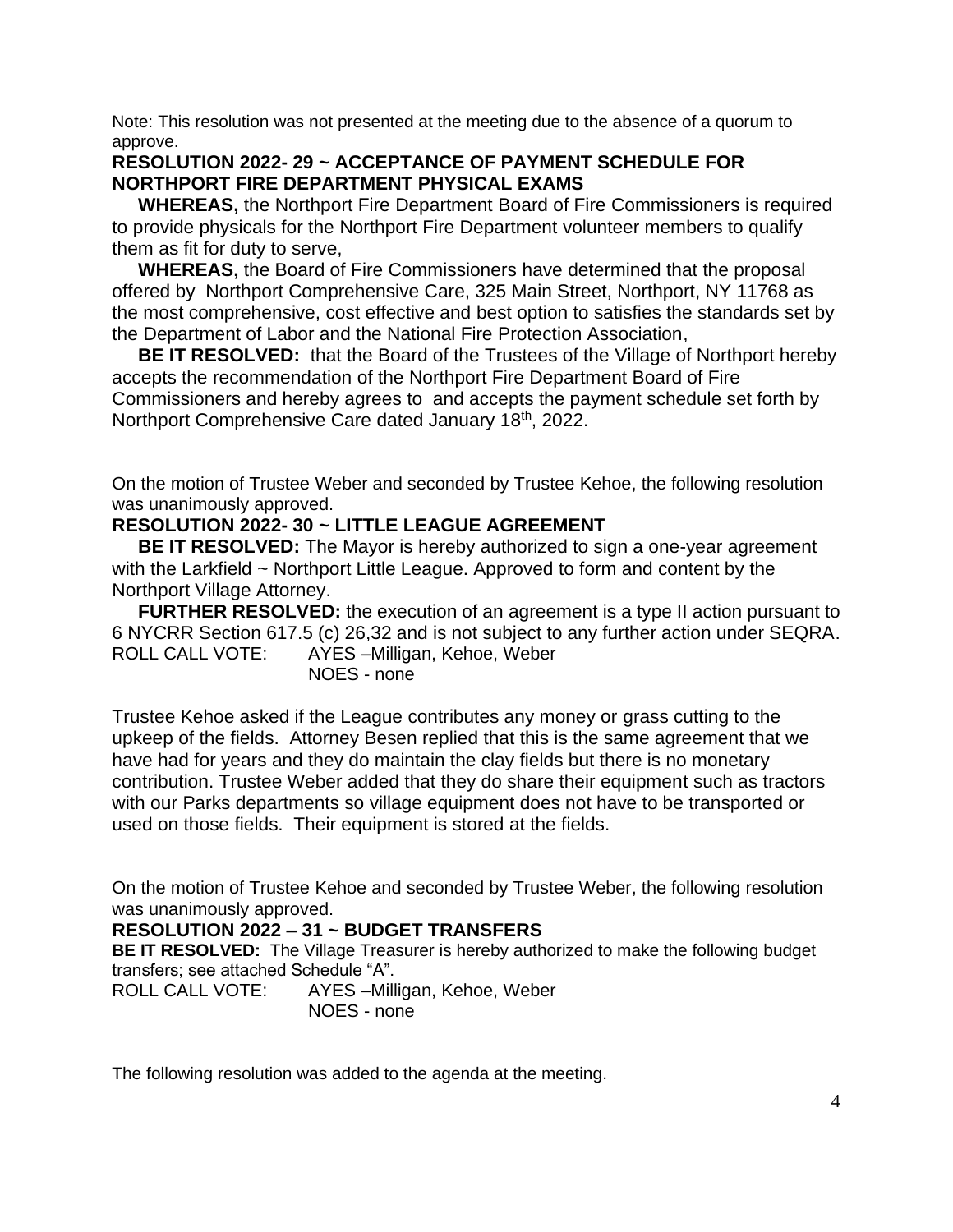On the motion of Trustee Weber and seconded by Trustee Kehoe, the following resolution was unanimously approved.

## **RESOLUTION 2022 – 32 ~ ELECTION INSPECTOR**

**BE IT RESOLVED:** that the Board of Trustees of the Incorporated Village of Northport hereby appoints, pursuant to Section 15-116 of the Election Law, the following certified Inspector of Election as below to serve at all Village Elections until their successors are appointed:

Election District No. 3: Marilyn Barker (Chairperson)

**BE IT FURTHER RESOLVED:** That the Inspector shall receive compensation at the rate of \$15.00 per hour.

ROLL CALL VOTE: AYES –Milligan, Kehoe, Weber NOES - none

Trustee Kehoe asked if the Board would be going into executive session to discuss the auditor's report and Treasurer Marchese replied that it wasn't on the agenda and that a preliminary draft was received but not yet reviewed with the Mayor. Trustee Weber and Trustee Milligan felt that they should wait until the mayor could be involved. Trustee Milligan suggested they review it individually and if needed, a special meeting could be called. Trustee Kehoe added that he felt there were funds being held pending this report and it should be addressed before the new board comes in. Treasurer Marchese agreed.

#### **PUBLIC PARTICIPATION:**

Resident Phil Weber, Chairman of the Fire Department spoke and thanked the Board for their support of the Fire Department and especially their support of the Huntington Bay and Asharoken contracts. He reported that in 2021 the department answered 1,230 calls of which 845 were ambulance call. In the 1st 2 months of 2022, they have answered 184 calls, of which, 133 were ambulance calls. Chairman Weber stated that the department's 7 year old ambulance is in need of replacement and the request will be put to bid and will be finalized for the next Village Board meeting. Trustee Milligan thanked the Chairman for the job he had done and commented that that every time the department makes a request, Phil has already figured out all the details and how the payments will be done.

Resident Joe Schramm asked if the village had any plans for Covid Remembrance Day and Trustee Milligan replied that it is a national day of Remembrance on the first Monday of March which this year is March  $7<sup>th</sup>$ .

Resident Joe Sabia expressed his concerns on the mid-week playground press conference as well as the continuance of the outside tent at Robke's and the lack of parking. Trustee Milligan commented that tents were offered to any restaurants that could fit it. It had been slated to end but then with the Omnicom wave, it was continued. He added that the Town of Huntington has expanded their program as well but it would be prudent to start to investigate shutting it down.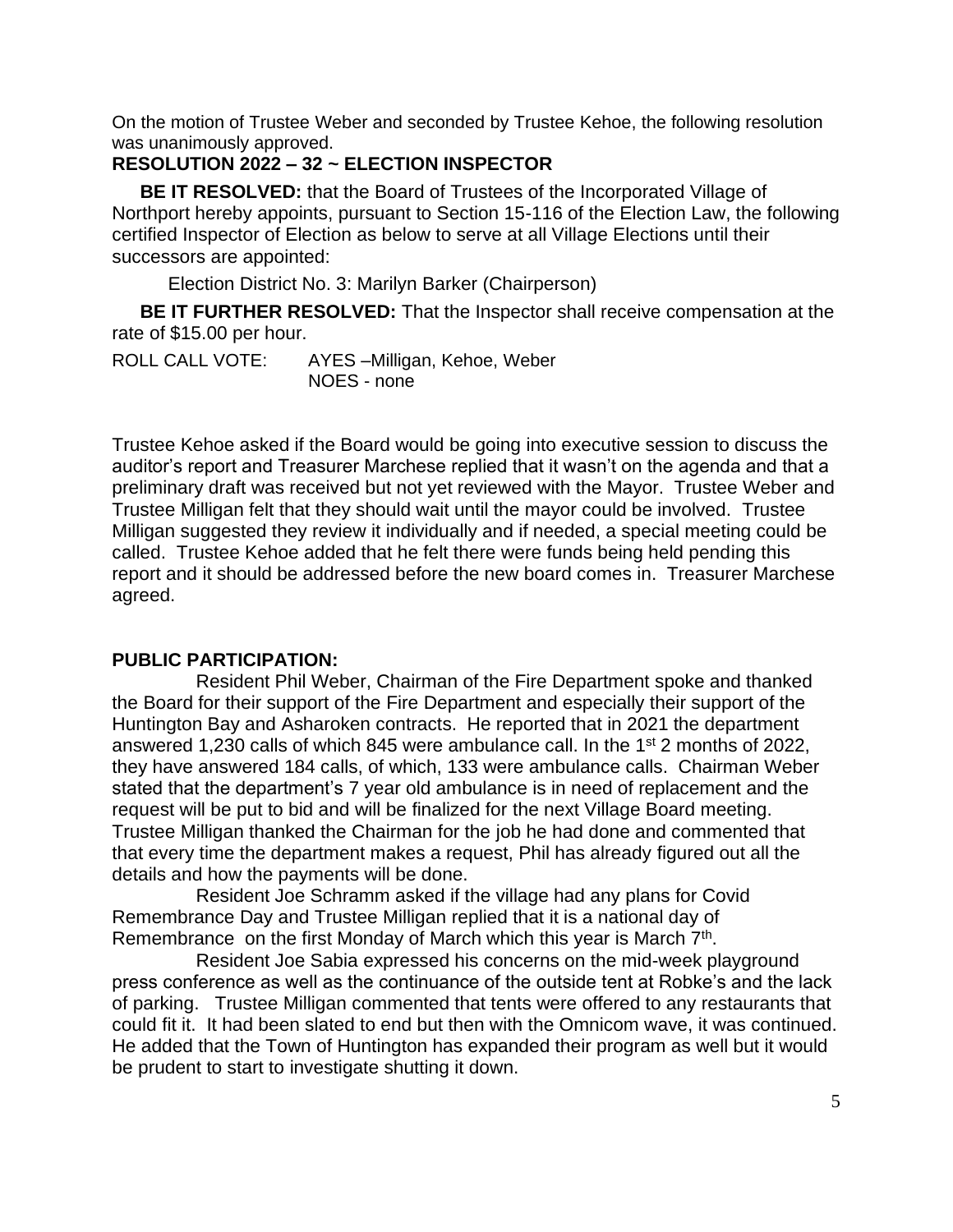Resident Ron Meglio asked about the construction signs by Britannia that were announcing road closures. Trustee Milligan commented that these signs were for work to be done by the state. Village Administrator Roland Buzard added that there was information on our website and that this was the state's continued work on storm drainage and they would not be closing the roadway completely. He added that the scope of work was for water filtering, catch basins and pipe relining.

On the motion of Trustee Kehoe and seconded by Trustee Weber, the meeting was adjourned at 6:34pm.<br>ROLL CALL VOTE: AYES –Milligan, Kehoe, Weber

NOES - none

The next meeting of the Board of Trustees will be Wednesday, March 16th, 2022 at 6:00pm.

Respectfully submitted, Amy Grandy, Village Clerk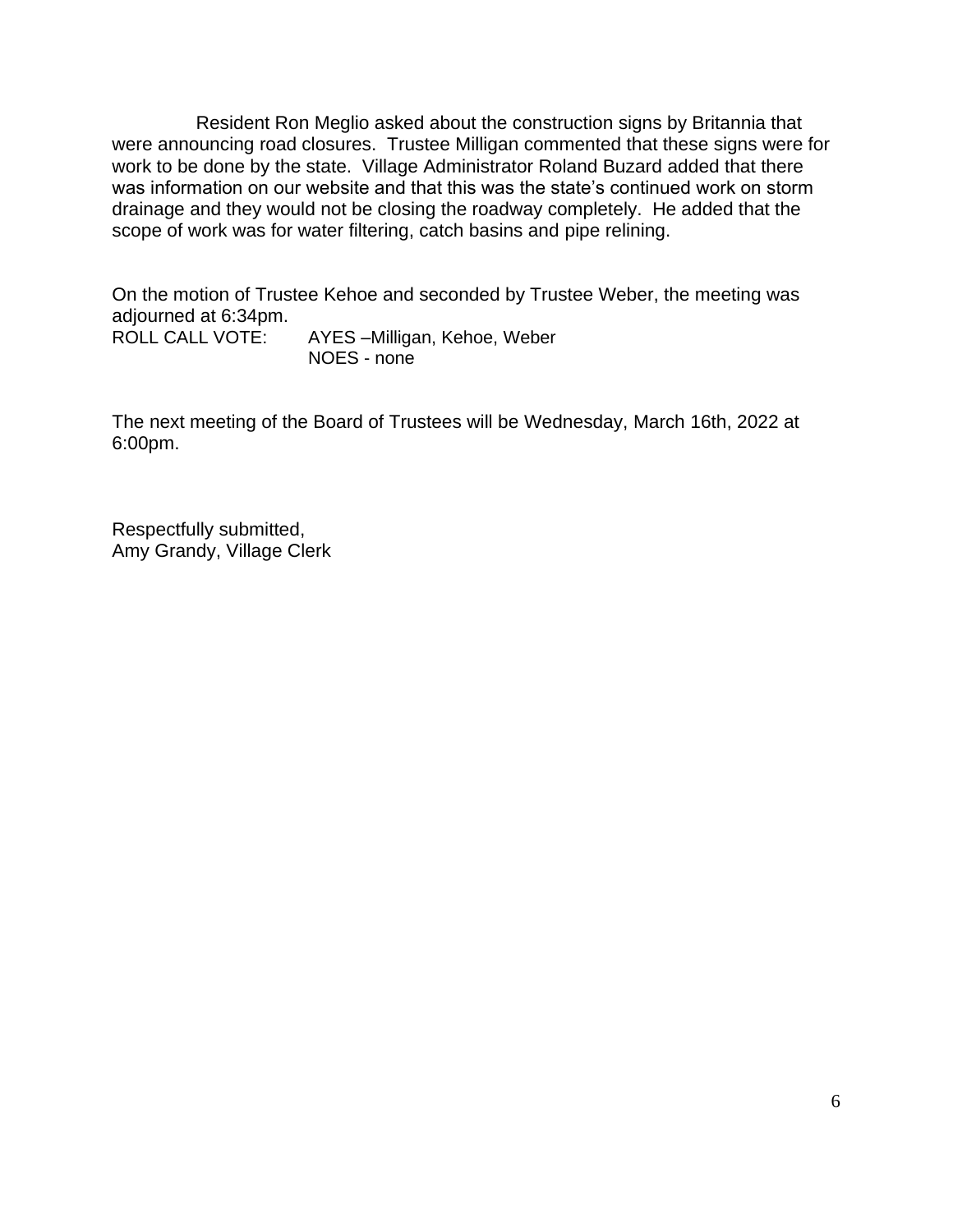# **Inc. Village of Northport Budget Transfers Sch A 3/1/2022 Fiscal Year 2021**

| <b>AMOUNT</b> |           | <b>APPROPRIATION LINE FROM</b>           | <b>APPROPRIATION LINE TO</b>   | <b>AMOUNT</b>  |  |
|---------------|-----------|------------------------------------------|--------------------------------|----------------|--|
| \$            | 450.00    | A.1110.0411                              | A.1110.0400                    | \$<br>450.00   |  |
|               |           | Justice - Reimb NYS                      | <b>Justice Contractual Exp</b> |                |  |
|               |           |                                          |                                |                |  |
| \$            | 100.00    | A.1325.0100                              | A.1325.0400                    | \$<br>100.00   |  |
|               |           | <b>Treasurer Salaries</b>                | <b>Treasurer Expenses</b>      |                |  |
| \$            | 53.00     | A.1420.0400.0002                         | A.1420.0400                    | \$<br>53.00    |  |
|               |           | <b>Contractual Expense</b><br>Consultant | <b>Village Attny</b>           |                |  |
|               |           |                                          |                                |                |  |
| \$            | 3,725.00  | A.1440.0400                              | A.1620.0409                    | \$<br>3,200.00 |  |
|               |           | <b>Contractual Expense</b>               | <b>VH Bldg Misc</b>            |                |  |
|               |           |                                          | A.1620.0409.0001               | \$<br>525.00   |  |
|               |           |                                          | Village Bldgs R&M              |                |  |
|               |           |                                          |                                |                |  |
| \$            | 3,500.00  | A.5112.0200.0002                         | A.1640.0403                    | \$<br>3,500.00 |  |
|               |           | Equipment                                | Highway Gas, Diesel Fuel       |                |  |
|               |           |                                          |                                |                |  |
| \$            | 1,600.00  | A.5110.0200                              | A.1650.0400                    | \$<br>1,600.00 |  |
|               |           | <b>Highway Utilities</b>                 | <b>Telephone Bills</b>         |                |  |
|               |           |                                          |                                |                |  |
| \$            | 1,500.00  | A.1680.0200                              | A.1680.0400                    | \$<br>1,500.00 |  |
|               |           | <b>Computer Equipment</b>                | <b>Computer Misc Expense</b>   |                |  |
|               |           |                                          |                                |                |  |
| \$            | 800.00    | A.1990.0400                              | A.1990.0400.0001               | \$<br>800.00   |  |
|               |           | <b>Contingent Account</b>                | Covid19 Expenses               |                |  |
|               |           |                                          |                                |                |  |
| \$            | 200.00    | A.5142.0405                              | A.1640.0409                    | \$<br>200.00   |  |
|               |           | Supplies, Salt and Sand                  | Garage/Misc Expense            |                |  |
|               |           |                                          |                                |                |  |
| \$            | 18,025.00 | A.3120.0101                              | A.3120.0122                    | \$<br>2,500.00 |  |
|               |           | Police Overtime                          | Dispatcher Overtime            |                |  |
|               |           |                                          | A.3120.0112                    | \$<br>525.00   |  |
|               |           |                                          | Police Dispatcher Paid Benefit |                |  |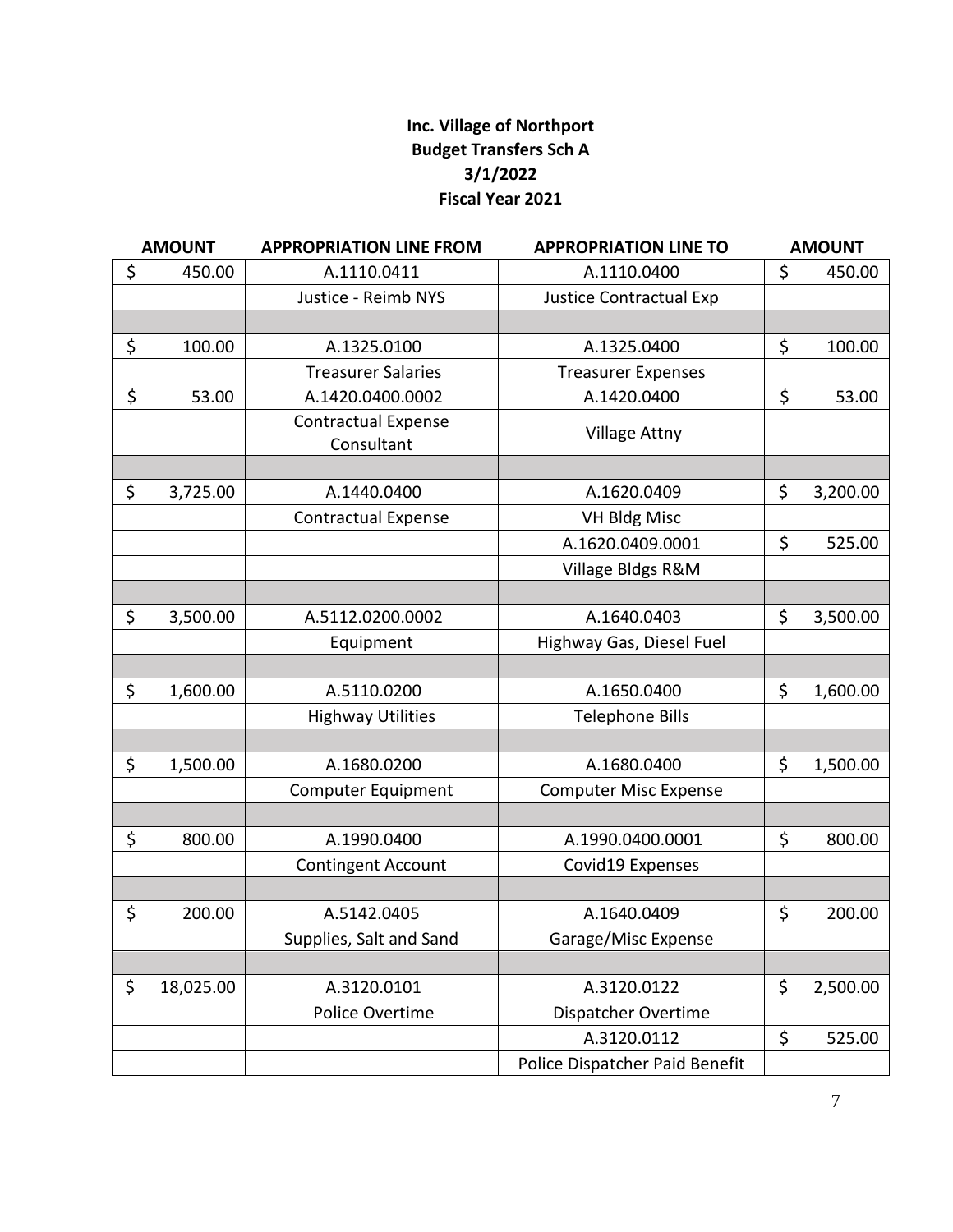|                 |                                    | A.3120.0120                      | \$<br>15,000.00 |
|-----------------|------------------------------------|----------------------------------|-----------------|
|                 |                                    | <b>Dispatcher Salaries</b>       |                 |
|                 |                                    |                                  |                 |
| \$<br>450.00    | A.3310.0400                        | A.3310.0401                      | \$<br>450.00    |
|                 | <b>Traffic Control Expenses</b>    | <b>Traffic Control Utilites</b>  |                 |
|                 |                                    |                                  |                 |
| \$<br>10,000.00 | A.3410.0111                        | A.3410.0100                      | \$<br>20,000.00 |
|                 | <b>Temporary Houseman Salaries</b> | <b>Fire Houseman Salaries</b>    |                 |
| \$<br>41,000.00 | A.3410.0200                        | A.3410.0101                      | \$<br>6,000.00  |
|                 | Equipment                          | Fire Houseman Overtime           |                 |
|                 |                                    | A.3410.0111.0001                 | \$<br>25,000.00 |
|                 |                                    | FD Paramedics PT Salary          |                 |
| \$<br>300.00    | A.3410.0409                        | A.3410.0401                      | \$<br>100.00    |
|                 | <b>Fire Dept Misc Expenses</b>     | <b>Fire Department Utilities</b> |                 |
|                 |                                    | A.3410.0444                      | \$<br>200.00    |
|                 |                                    | <b>Substation Expenses</b>       |                 |
|                 |                                    |                                  |                 |
| \$<br>20,000.00 | A.5110.0101                        | A.5110.0100                      | \$<br>38,000.00 |
|                 | <b>Highway Overtime</b>            | <b>Highway Salaries</b>          |                 |
| \$<br>10,000.00 | A.5110.0200                        | A.5110.0112                      | \$<br>750.00    |
|                 | <b>Highway Equipment</b>           | <b>Highway Paid Benefits</b>     |                 |
| \$<br>3,000.00  | A.5110.0417                        | A.5142.0101                      | \$<br>40,000.00 |
|                 | Road, Paint, Tools                 | Snow O/T Salarie                 |                 |
| \$<br>5,000.00  | A.5110.0430                        | A.5110.0406                      | \$<br>600.00    |
|                 | <b>Hazzard Mitigation</b>          | Patching&Paving Supply           |                 |
| \$<br>40,000.00 | A.5112.0200.0002                   | A.5110.0409                      | \$<br>2,000.00  |
|                 | Equipment                          | <b>Highway Miscellaneous</b>     |                 |
| \$<br>4,350.00  | A.5110.0405                        | A.5110.0423                      | \$<br>1,000.00  |
|                 | Sand, Gravel & Stone               | <b>Highway Uniforms</b>          |                 |
|                 |                                    |                                  |                 |
| \$<br>1,250.00  | A.7140.0401                        | A.5182.0401                      | \$<br>500.00    |
|                 | Park Electric and Water            | <b>Street Lighting Utilities</b> |                 |
|                 |                                    | A.7140.0409                      | \$<br>750.00    |
|                 |                                    | Park Miscellaneous Expenses      |                 |
|                 |                                    |                                  |                 |
| \$<br>750.00    | A.7180.0111                        | A.7180.0401                      | \$<br>250.00    |
|                 | Village Dock Equipment             | Dock Electric & Water            |                 |
|                 |                                    | A.7180.0409                      | \$<br>500.00    |
|                 |                                    | Dock Misc Exp                    |                 |